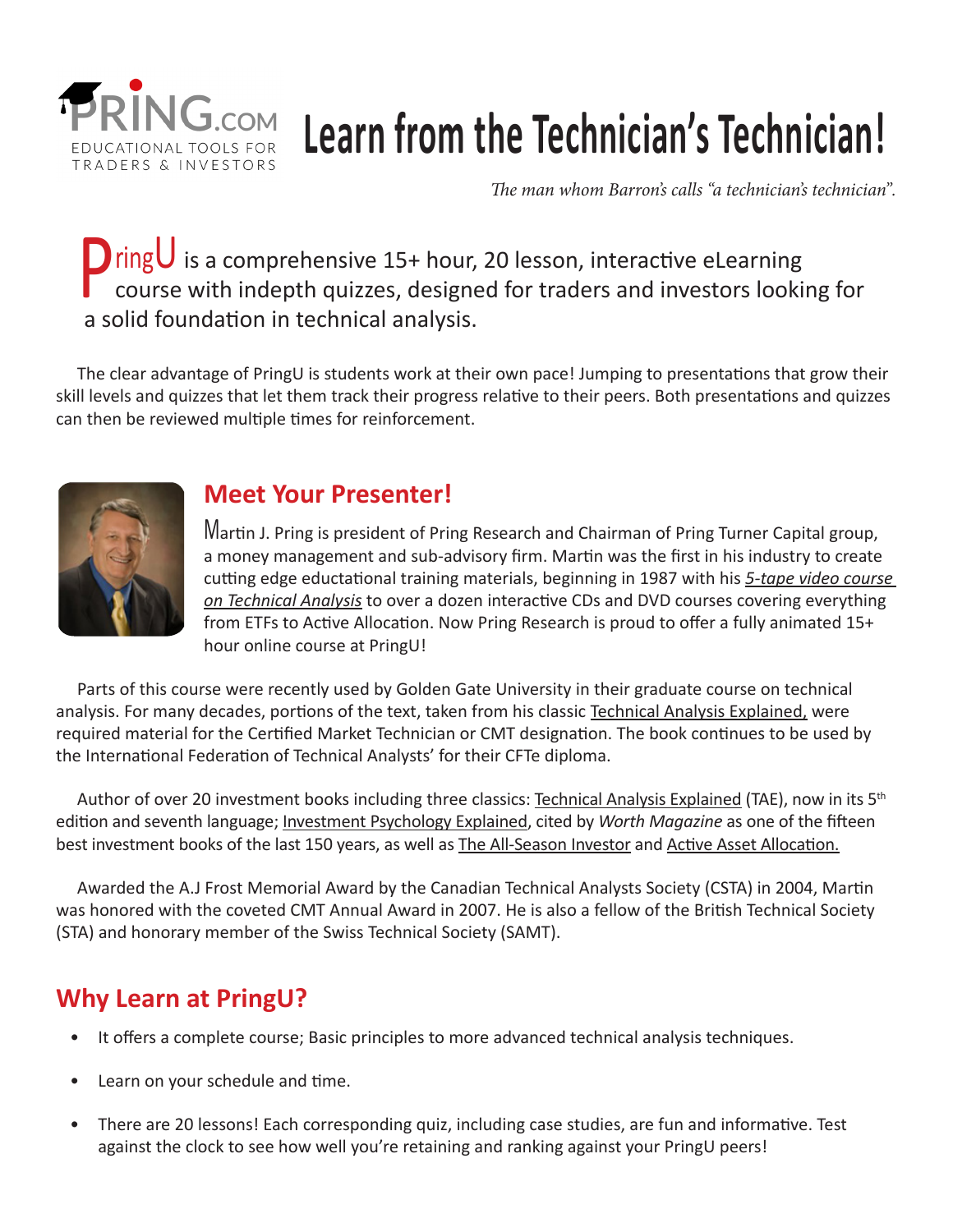# **Who Should Take this Course?**

- New to the subject? PringU provides a thorough grounding in technical analysis. By the end of the course, students will be fully versed in chart reading from A to Z and have a firm grasp of trading tactics.
- Previous technical experience? Some of the ground will undoubtedly be familiar. No worries! Pass the quiz to reaffirm your knowledge and move ahead! However, we bet you'll learn some nuggets you didn't know existed!
- YouTube videos and other online tutorials are helpful as far as they go, but to be really successful we believe a fully comprehensive, structurally designed course represents a better long-term choice.
- Knowledge is power! You've worked hard for the money you trade and invest, so don't let the professional traders beat you at the game! You wouldn't think of playing golf against Tiger Woods without some training. Trading and investing are no different!

# **Who Should NOT Take this Course?**

- Technical analysis deals in probabilities never certainties. If you're looking for a guaranteed road to success, you'll definitely be disappointed.
- Anyone looking to get rich quickly. Success in markets is obtained through hard work, patience, discipline and objectivity.
- Many in the industry advertise seminars that reveal "inner secrets" and charge thousands of dollars for the privilege of learning them. We believe in Pring's Law: Prices of seminars inversely correlate to their value. No voodoo or black box techniques taught here. Just the facts, ma'am.

# **PringU FAQs**

#### **• What will I get when I register?**

Purchase one of one or more modules presents you with a unique password for unlimited access to that part of the course and its exams for 3 months. Subscription to the whole course gives you access for 6 months.

**• If I purchase individual modules, will I be credited the full amount should I decide to subscribe to the whole course?**

Yes

#### **• Once I have taken the course, am I guaranteed to make a lot of money in the markets?**

No. We strive to give you a solid background in technical analysis and trading tactics. The rest is up to you. However, if you study and work hard the odds of success will be in your favor.

#### **• Are the quizzes (exams) optional?**

Yes, but since they're an integral part of your learning process, we strongly recommend you take them.

#### **• You say in your material that I can mark myself against my peers. What exactly does that mean?**

Each module has a series of tests, and everyone who completes those tests earns a mark. These results are categorized into deciles and yours will be graded according to that standard.

#### **• Is there a textbook for the course?**

An excellent companion is the 5th edition of Technical Analysis Explained! You'll find additional information on everything covered in the course as well as additional charts and figures for further study in this 800-page classic.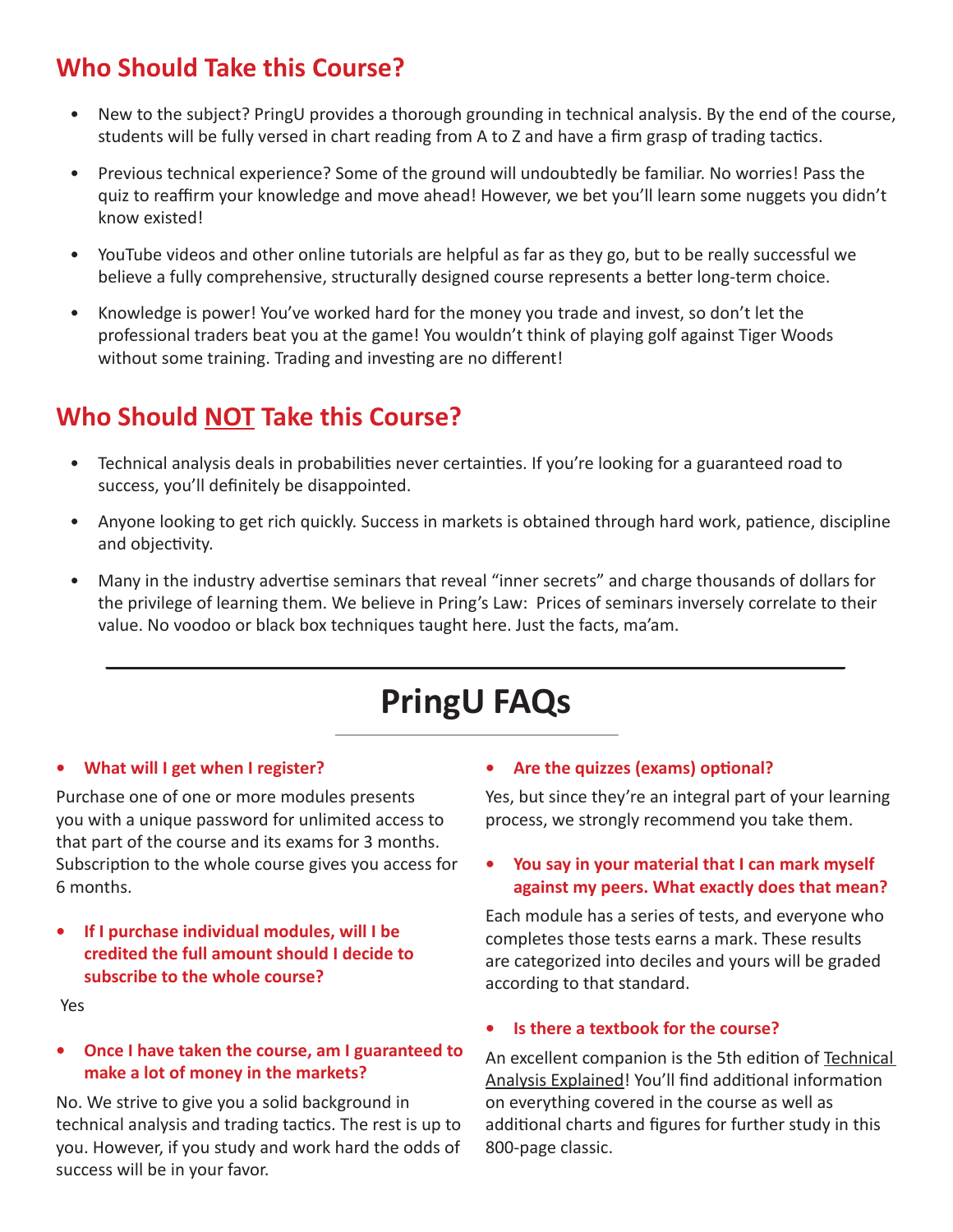



#### **Module 1 – Basic Building Blocks, Part 1** - \$49

#### *Lesson 1 – Basic Principles*

Discounting Mechanism of Markets, Methods of Plotting and Scaling Charts, What is a Trend?

#### *Lesson 2 – The Basic Building Blocks*

Peak and Trough Analysis, Support and Resistance, **Trendlines** 

# **Module 2 – Basic Building Blocks, Part 2** - \$59

#### *Lesson 3 – Moving Averages and Volume*

Volume Characteristics, Moving Averages

*Lesson 4 – Envelopes and Bollinger Bands*

#### **Module 3 – Classic Price Patterns** - \$99

#### *Lesson 5 – Classic Price Patterns*

Basic Concepts Using Rectangles as a Case Study, Head and Shoulders Patterns, Double and Triple Tops and Bottoms, Triangles

#### *Lesson 6 – Supplementary Classic Price Patterns*

Broadening Formations and Wedges, Giant Wedges and Cups with a Handle, Diamonds, Rounding Tops and Bottoms; Shakeout Tops and Bottoms

#### **Module 4 – Trading Price Patterns** - \$99

*Lesson 7 – Flags, Pennants and Wedges*

*Lesson 8 – Gaps*

#### *Lesson 9 – One and Two Bar Price Patterns*

Basic Concepts and Outside Bars, Inside Bars, Two Bar Reversals, Pinocchio Bars, Key Reversal Bars, Exhaustion Bars and Three Bar Reversals

#### *Lesson 10 – How to Anticipate Whipsaw Signals*

Guidelines for Assessing Whether a Breakout will be Valid or False?

#### **Module 5 – Candlesticks** - \$59

#### *Lesson 11 – Candlesticks*

Basics of Candlestick Construction, Candlestick Reversal Patterns, Part 1 , Candlestick Reversal Patterns, Part 2, Candlestick Continuation Patterns, Candlesticks and Western Charting Techniques, Candle Volume

#### **Module 6 – Basic Techniques for Interpreting Momentum** - \$99

#### *Lesson 12 – Momentum Interpretive Techniques*

Momentum Interpretation Techniques, Part 1, Momentum Interpretation Techniques, Part 2

#### *Lesson 13 – Individual Momentum Indicators*

The RSI Indicator, Trend Deviation and the MACD, **Stochastics**